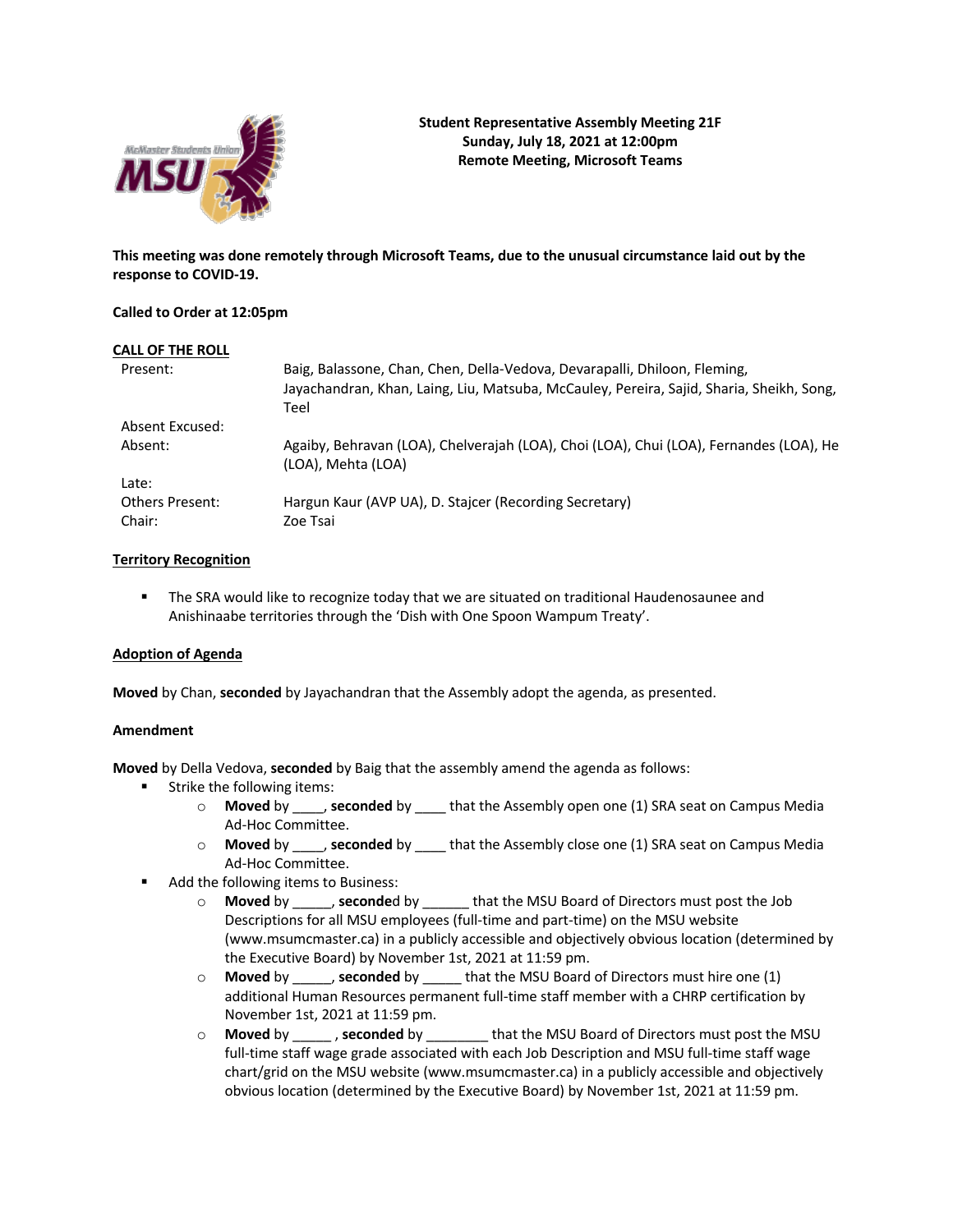- o **Moved** by \_\_\_\_\_, **seconded** by \_\_\_\_\_\_\_, that the Assembly task the Campus Media Ad-Hoc Committee to present their findings to the SRA by the November 14th, 2021 SRA meeting.
- Della-Vedova noted the Campus Adhoc Committee seat would be selected at Executive Board, not SRA. They added that the three following motions were passed at a prior SRA meeting with deadlines, but they didn't believe the deadlines would be made, so they wanted to have a discussion around extending deadlines. They added that they would like to discuss extending the deadline for the Campus Media Ad-Hoc Committee as conversations were fruitful but felt more time would be needed for the committee to present their findings.

### **Vote on Motion**

## **Motion Passes by General Consent**

### **Amendment**

**Moved** by Baig, **seconded** by Dhiloon that the Assembly add the Executive Board report to the agenda.

Baig noted Executive Board had done some great things and would like to inform Assembly members.

## **Vote on Motion**

# **Motion Passes by General Consent**

### **Vote to Adopt**

**Moved** by Chan, **seconded** by Jayachandran that the assembly adopt the agenda for SRA 21F, as amended.

## **Motion Passes by General Consent**

## **Adoption of Minutes**

**Moved** by Baig, **seconded** by Chan that the Assembly adopt the minutes of SRA meeting 21E – June 13, 2021, as circulated.

### **Vote on Motion**

## **Motion Passes by General Consent**

## **Announcements from the Chair**

■ The Speaker welcomed everyone to SRA meeting 21F. They reminded Assembly members to mute themselves if they were not speaking and to turn on their video if they were speaking for the sake of the live stream. The Speaker reminded all non-Assembly members to fill out the Observer's List.

### **Report Period**

- **1. Vice-President (Administration) – report circulated**
	- Devarapalli summarized the report.
- **2. Vice-President (Finance) – report circulated**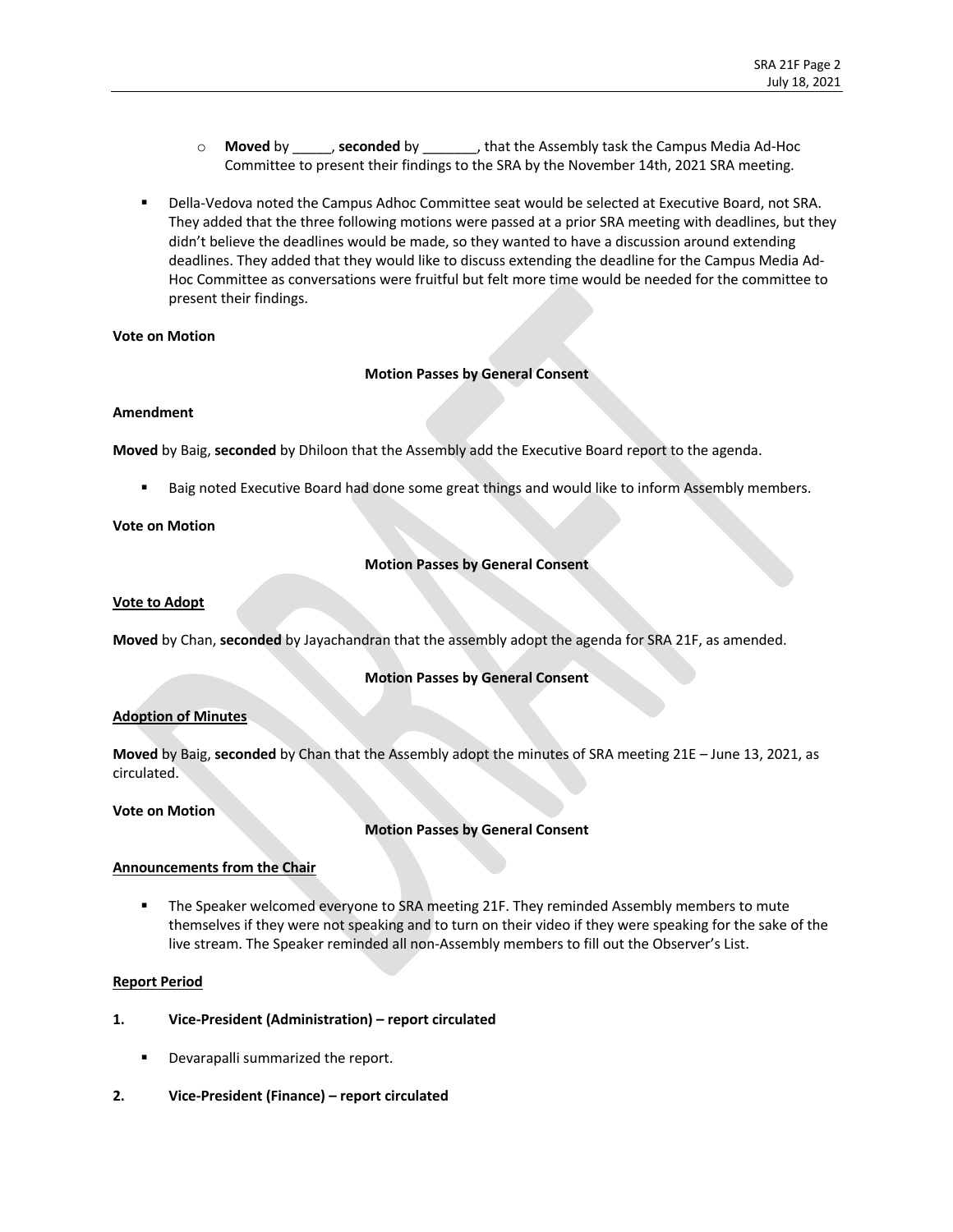■ Jayachandran summarized the report.

## **3. Vice-President (Education) – Teel presented**

■ Teel summarized the report.

### **4. President – Della-Vedova presented**

■ Della-Vedova summarized the report.

### **5 Executive Board – report circulated**

■ Baig summarized the report.

### **6. Advocacy Policy Selection (Fall) – Teel presented**

**•** Teel summarized the report.

### **INFORMATION PERIOD**

§ Della-Vedova informed that they had not heard back from all parties involved with the BDS statement and had not been able to reconnect with SPHR and Hillel to receive feedback on a draft. They added that they were a bit behind but that this would be brought forth in September.

### **QUESTION PERIOD**

■ No questions were asked.

### **BUSINESS ARISING FROM THE MINUTES**

### **1. Close Nominations for MSU members to other Committees**

**Moved** by Baig, **seconded** by Della-Vedova that the Assembly close nominations for MSU members to Other Committees as listed:

- § University Book Store Committee (3 MSU/SRA)
- Baig advised they would like to get the seat filled.

### **Nominations:**

- **■** Fleming nominated their self.
- Hargun Kaur nominated their self.
- Teel nominated their self.

#### **Vote on Motion**

### **Motion Passes by General Consent**

### **BUSINESS**

**1. Board of Directors Year Plans**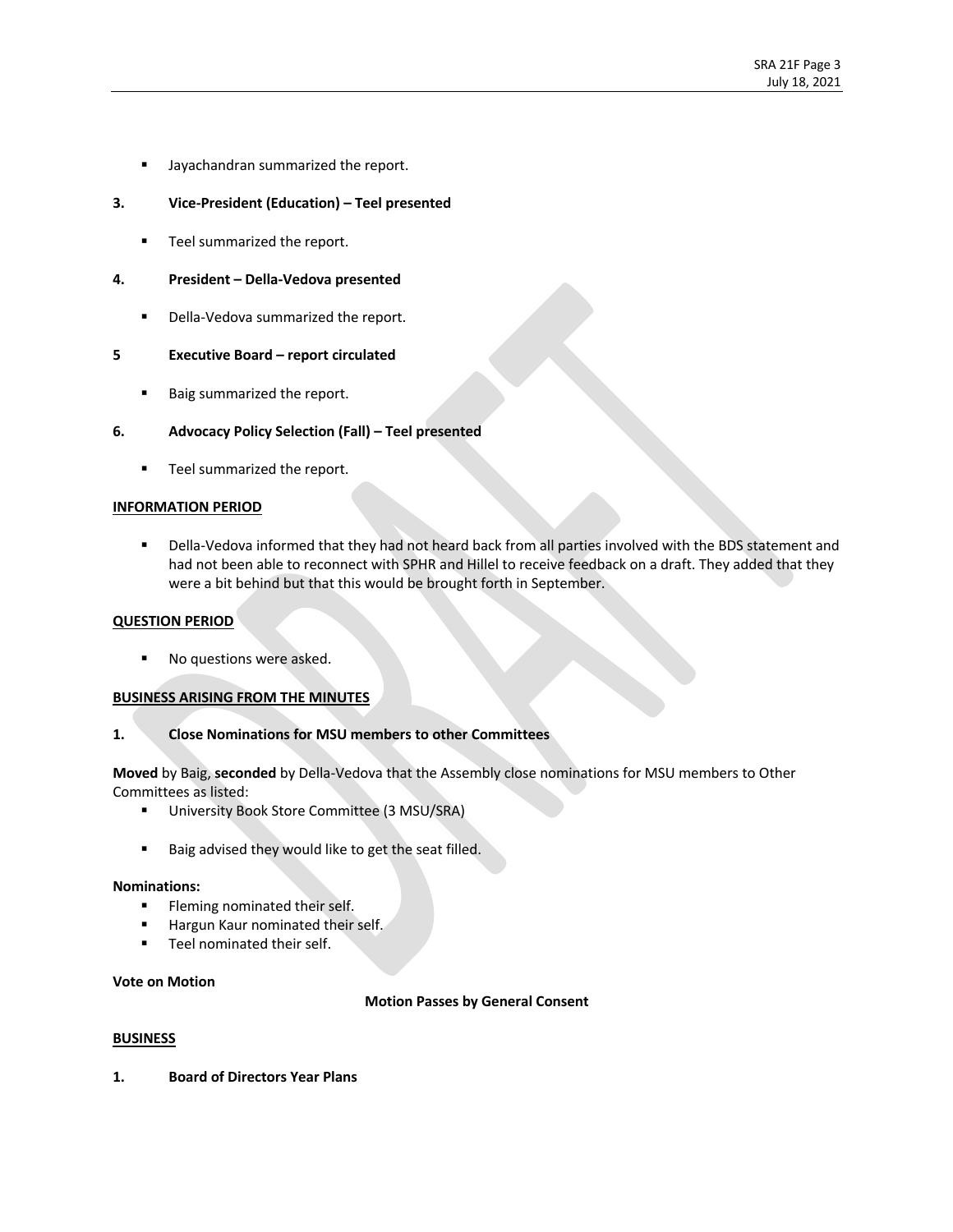**Moved** by Baig**, seconded** by Teel that the Assembly approve the following Board of Directors year plans, as circulated:

- § President
- § Vice-President (Administration)
- Vice-President (Education)
- Vice-President (Finance)
- Baig said all the year plans looked amazing and would like to approve them.

### **Vote on Motion**

### **Motion Passes by General Consent**

### **2. Caucus Year Plans**

**Moved** by Della-Vedova, **seconded** by Dhiloon that the Assembly approve the following Caucus year plans, as circulated:

- Arts & Science
- § Business
- § Engineering
- § Health Sciences
- § Humanities
- § Kinesiology
- § Nursing
- Science
- Social Sciences
- Della-Vedova said the year plans should be approved.
- Dhiloon said they knew everyone had worked very hard on their year plans so they should be approved.

## **Vote on Motion**

## **Motion Passes by General Consent**

## **3. Open one (1) SRA seat on the Sponsorship and Donations Committee**

**Moved** by Baig, **seconded** by Della-Vedova that the Assembly open nominations for one (1) SRA seat on the Sponsorship and Donations Committee.

Baig noted it was an important committee and wanted to get the seat filled.

## **Vote on Motion**

# **Motion Passes by General Consent**

## **Nominations:**

■ Callista Liu

# **3. Close one (1) SRA seat on the Sponsorship and Donations Committee**

**Moved** by Della-Vedova, **seconded** by Baig that the Assembly close nominations for one (1) SRA seat on the Sponsorship and Donations Committee.

■ Della-Vedova was happy that someone nominated themselves.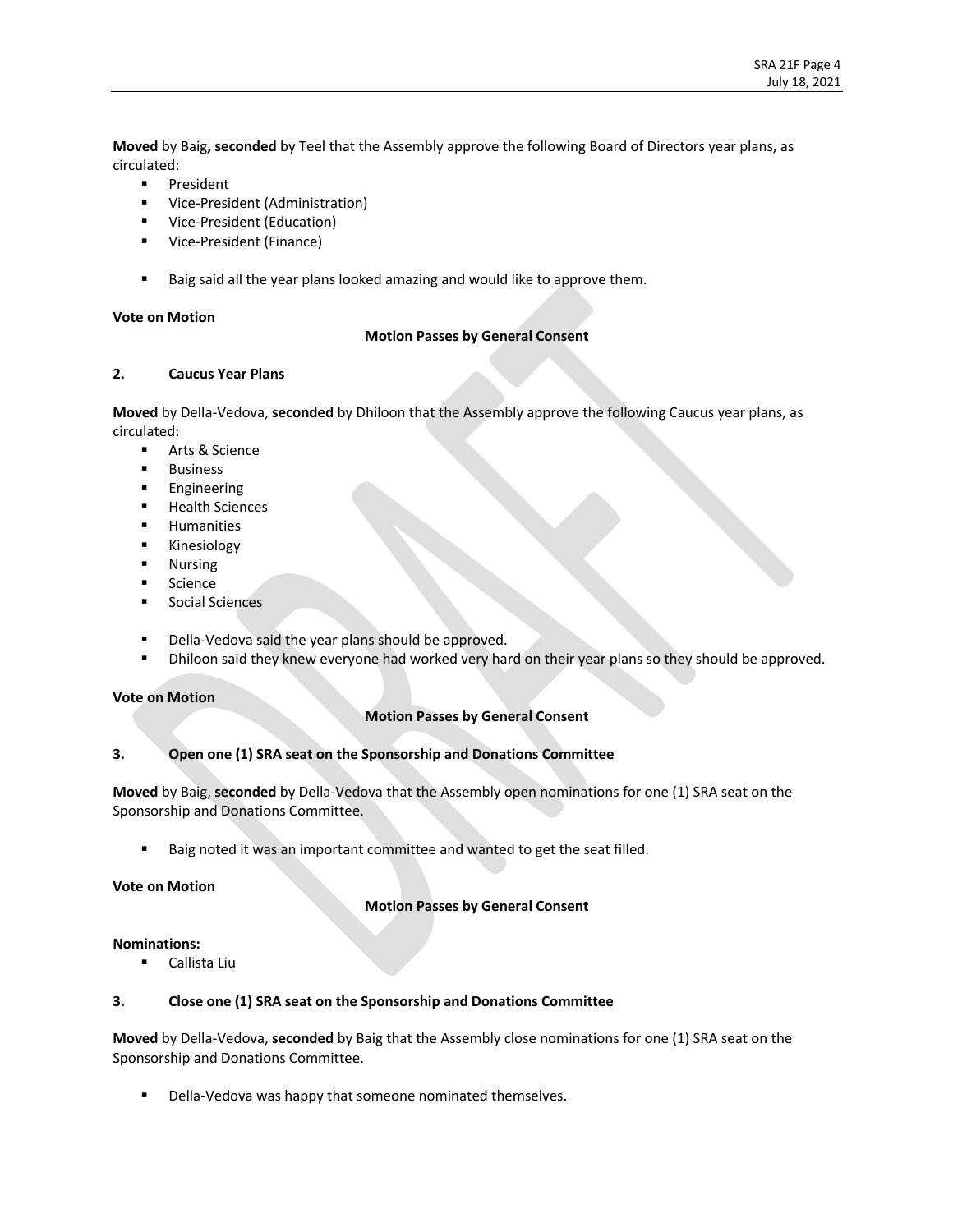Baig noted Liu would do a great job on the committee.

### **Vote on Motion**

### **Motion Passes by General Consent**

### **4. Job Descriptions**

**Moved** by Della-Vedova, **seconded** by Chan that the MSU Board of Directors must post the Job Descriptions for all MSU employees (full-time and part-time) on the MSU website (www.msumcmaster.ca) in a publicly accessible and objectively obvious location (determined by the Executive Board) by November 1st, 2021 at 11:59 pm.

Della-Vedova said this motion came out of SRA 20Q last year to aim for more transparency. They added that there was already a motion in place asking for this to be done by the end of August. They added that the idea was to hire additional HR support before doing this and therefore definitely wanted to extend the deadline.

### **Vote on Motion**

### **Motion Passes by General Consent**

### **5. HR Support**

**Moved** by Della-Vedova, **seconded** by Chan that the MSU Board of Directors must hire one (1) additional Human Resources permanent full-time staff member with a CHRP certification by November 1st, 2021 at 11:59 pm.

Della-Vedova explained that they had not yet hired this additional HR support role and therefore wanted to extend the deadline.

### **Vote on Motion**

## **Motion Passes by General Consent**

## **6. Wage Chart/Grid**

**Moved** by Della-Vedova , **seconded** by Baig that the MSU Board of Directors must post the MSU full-time staff wage grade associated with each Job Description and MSU full-time staff wage chart/grid on the MSU website (www.msumcmaster.ca) in a publicly accessible and objectively obvious location (determined by the Executive Board) by November 1st, 2021 at 11:59 pm.

- § Della-Vedova explained that similar to the other motions, the idea was to wait until they had the HR role filled before completing this.
- Baig agreed with the direction to have consistent transparency amongst MSU members.

### **Vote on Motion**

## **Motion Passes by General Consent**

## **7. Campus Media Ad-Hoc Committee**

**Moved** by Baig, **seconded** by Della-Vedova that the Assembly task the Campus Media Ad-Hoc Committee to present their findings to the SRA by the November 14th, 2021, SRA meeting.

Baig advised the committee was doing amazing work but just needed a bit more time to fine tune everything and get good quality work completed.